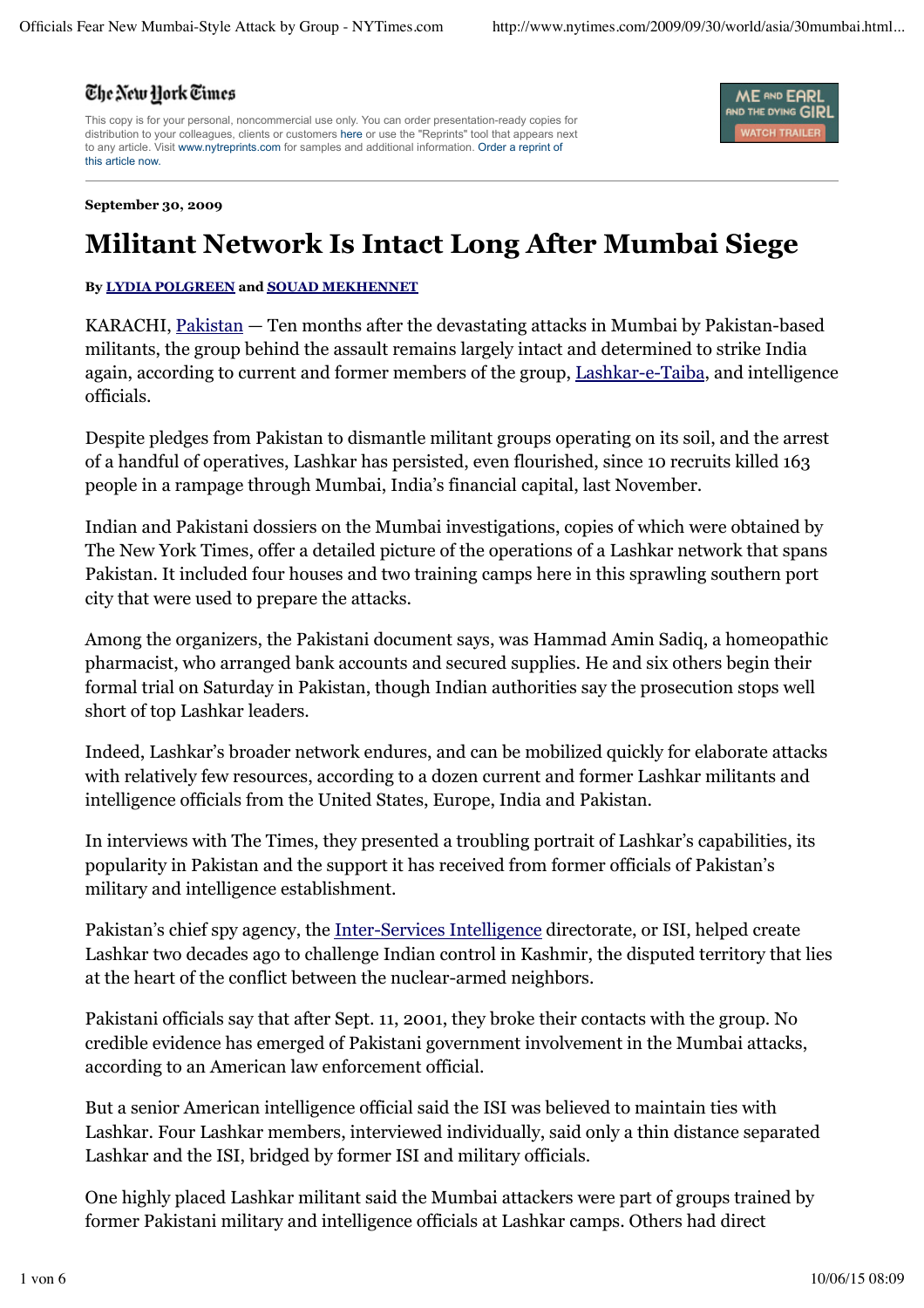knowledge that retired army and ISI officials trained Lashkar recruits as late as last year.

"Some people of the ISI knew about the plan and closed their eyes," said one senior Lashkar operative in Karachi who said he had met some of the gunmen before they left for the Mumbai assault, though he did not know what their mission would be.

The intelligence officials interviewed insisted on anonymity while discussing classified information. The current and former Lashkar militants did not want their names used for fear of antagonizing others in the group or Pakistani authorities.

But by all accounts Lashkar's network, though dormant, remains alive, and the possibility that it could strike India again makes Lashkar a wild card in one of the most volatile regions of the world.

India and Pakistan have fought three wars since they were created by the bloody partition of British India in 1947. Whether they begin again the long journey toward peace or find themselves eyeball to eyeball, nuclear arms at the ready, depends in no small measure on the actions of this shadowy group.

A new attack could reverberate widely through the region and revive nagging questions about Pakistan's commitment to stamp out the militant groups that use its territory.

It could also dangerously complicate the Obama administration's efforts in Afghanistan. Success there depends in part on avoiding open conflict between India and Pakistan, so that Pakistan's military can focus on battling the Taliban insurgents who base themselves in Pakistan.

Even so, American diplomatic efforts to improve India-Pakistan relations have been stillborn. So delicate is the Kashmir issue that Indian officials bridle at any hint of American mediation.

Meeting on the sidelines of the United Nations General Assembly, the two sides failed to restart talks last weekend, with India demanding greater steps by Pakistan to prosecute those responsible for the Mumbai attacks.

The dossiers show that at the level of the police, the two countries can cooperate, and have exchanged DNA evidence, photographs and items found with the attackers to piece together a detailed portrait of the Mumbai plot.

But the files are laced with barbs and recriminations, reflecting the increasingly acid tenor of their relations. Despite pledges to work together to fight terrorism, the Pakistani and Indian intelligence services are not on speaking terms, according to officials in both countries and the United States.

The gaps heighten the risks of a new attack substantially, American officials fear.

"The only cooperation we have with the Pakistanis is that they send us their terrorists, who kill our people, and we kill their terrorists," a senior Indian intelligence official said in an interview.

Asked how much his agency communicated with its Indian counterpart, a senior Pakistani intelligence official made an O with his thumb and forefinger.

"Zero," he replied.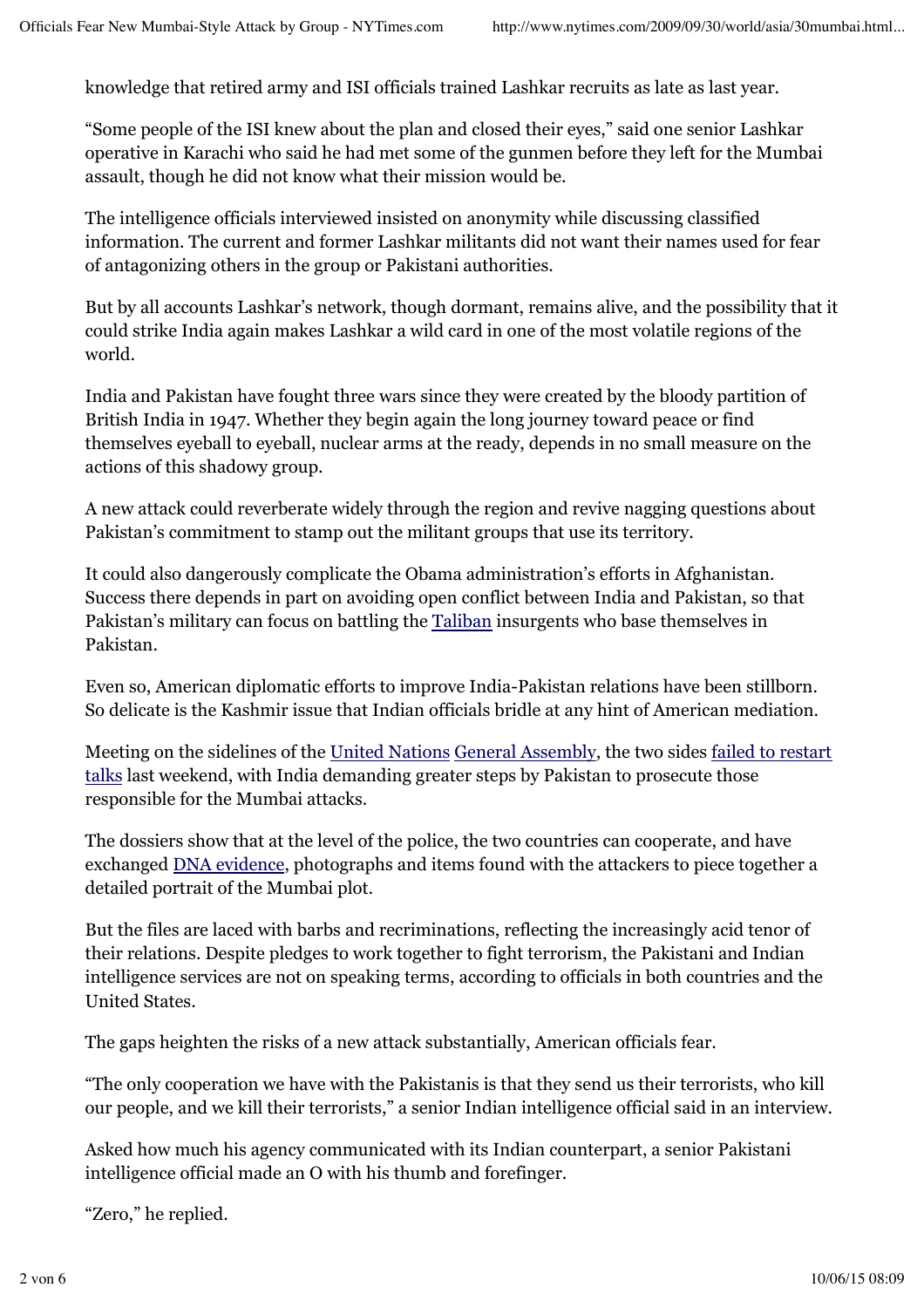#### Brazen Planning

The Pakistani investigation concludes "beyond any reasonable doubt" that it was Lashkar militants who carried out the Mumbai attacks, preying on their victims in a train station, two five-star hotels, a cafe and a Jewish center over three days starting last Nov. 26.

According to testimony by the only surviving attacker, Ajmal Kasab, 22, Lashkar recruits were vetted and trained around the country, including at well-established camps in Muzaffarabad, in Pakistani-controlled Kashmir, as well as in Mansehra, in North-West Frontier Province.

A core group, the 10 chosen for the Mumbai assault, was eventually moved to Karachi and its suburbs, where the real drilling began and where Pakistani investigators later retraced the plotters' steps.

Beginning as early as May 2008, the group trained and planned brazenly while living in various neighborhoods in and around Karachi. They made scores of calls using cellphones, some with stolen numbers, starting in August. They set up voice lines over the Internet.

At one water sports shop, they bought inflatable boats, air pumps, life jackets and engines. One of their training camps, with five thatched rooms and a three-room house, was located near a creek, where they conducted water drills in the open.

The police later recovered an abundance of evidence: militant literature, pocket diaries, spent and live ammunition, empty gun magazines, life vests and receipts for supplies, including distributed weapons and explosives, the Pakistani dossier says.

At the other camp, which they named Azizabad, the group and their trainers set up a classroom.

Using handwritten manuals, the recruits were trained how to use cellphones to keep in contact with their handlers during the attack. They pored over detailed maps of the Indian coastline, plotting the course they would take to Mumbai. They learned how to use global positioning devices.

Working from Millat Town, a dusty, middle-class Karachi suburb on the eastern edge of the city, Mr. Sadiq organized the cadre. Neighbors described him as quiet and pious, riding around the streets with his two young sons perched on his motorbike. The Pakistani dossier says he was a committed Lashkar militant.

In an interview, his uncle, Lala Yasin, said the same thing, adding proudly that Mr. Sadiq was willing to do anything to liberate Kashmir from India's grip.

"Lashkar-e-Taiba does not kill people without reason," Mr. Yasin said at his home in Karachi, a few blocks from where his nephew planned the Mumbai attacks.

"It is the champion of jihad," he explained. "Muslims are like a body and if one part of your body is aching, the entire body may be jeopardized."

### A Limited Crackdown

Pakistani authorities have arrested seven men linked to the Mumbai attack, including Mr. Sadiq and Zaki ur-Rehman Lakhvi, a man well known as the chief of operations for Lashkar. They are searching for at least 13 other suspects.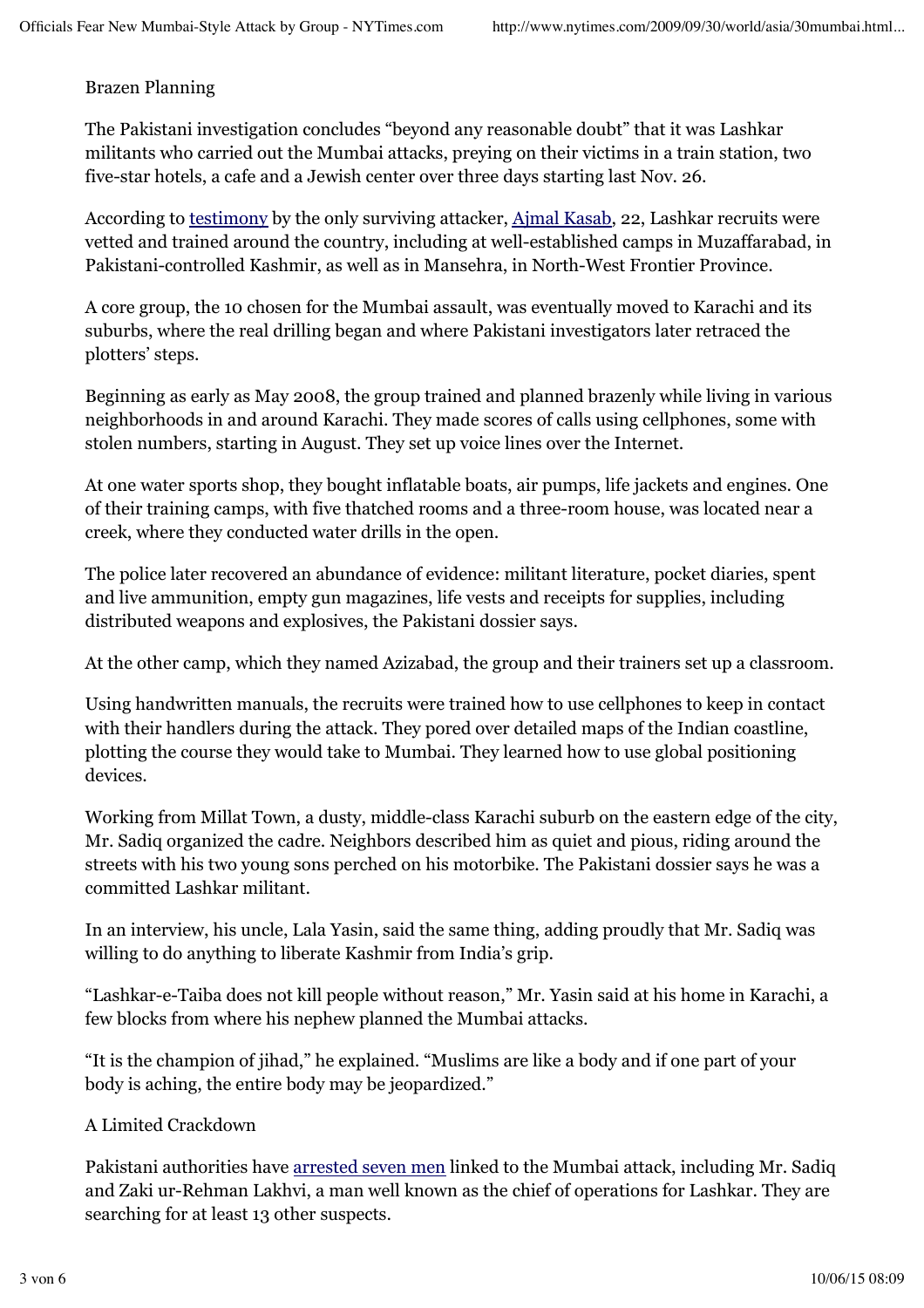But their investigation has come up short of the founder of Lashkar, Hafiz Saeed, the man Indian and Western officials accuse of masterminding the attacks.

In June, a Pakistani court freed Mr. Saeed from detention, declaring that it did not have enough evidence to hold him.

Under continuing pressure, Pakistani authorities this month confined his movements once again. But they say they have no new evidence against him.

Rehman Malik, Pakistan's interior minister, said that there was simply not enough evidence to charge Mr. Saeed with a crime, and that all the evidence pointed to Mr. Lakhvi as the mastermind.

"Lakhvi was the head, and that is why he has been taken into custody," Mr. Malik said in an interview. "He has been charged and now they are all under trial."

Indian officials say they have sent Pakistan a six-page summary of evidence of Mr. Saeed's complicity in the Mumbai attacks, a copy of which was given to The Times. The document, based on India's own intelligence and testimony from Mr. Kasab, quotes Mr. Saeed giving detailed instructions to the group that carried out the attack.

"One Hindustani boat has to be hijacked for going to Bombay from Karachi," the document says, using Mumbai's former name. Mr. Saeed also told the group that it should aim to begin the assault around 7:30 p.m.

"At this hour there is considerable crowd at the places of our target," the document quotes him as saying.

Pakistani officials and legal experts say the evidence is not as clear-cut as India says. The case against Mr. Saeed rests almost entirely on the testimony of Mr. Kasab, the surviving attacker, and serious questions remain about the way the Indian police obtained his statements, they say.

Jamaat-ud-Dawa, the organization Mr. Saeed now leads, bills itself as a charity and denies any links with Lashkar. Abdur Rahman Makki, Mr. Saeed's deputy and brother-in-law, called any accusations against Mr. Saeed baseless.

"I do not think that there is anything left to talk about after the High Court's decision that Hafez Saeed has no link to the Mumbai incident," he said in an interview.

Yet he was not shy about admitting that Mr. Saeed, a fiery preacher, regularly exhorted young people to fight in Kashmir. "Hafiz Saeed always speaks and discusses about the jihad that is mentioned in the Holy Koran," Mr. Makki said. "Not only Pakistanis, any Muslim has the duty to support the oppressed Kashmiris."

All parts of India where Muslims are a majority must be freed, he said.

Meanwhile, despite promises to crack down on terrorists, Pakistan's government has taken few concrete steps.

The former director of Pakistan's elite national investigative force was appointed to lead the country's new counterterrorism body in January. But it took seven months to get any money to get the agency moving, and only now is it beginning to hire staff members and flesh out its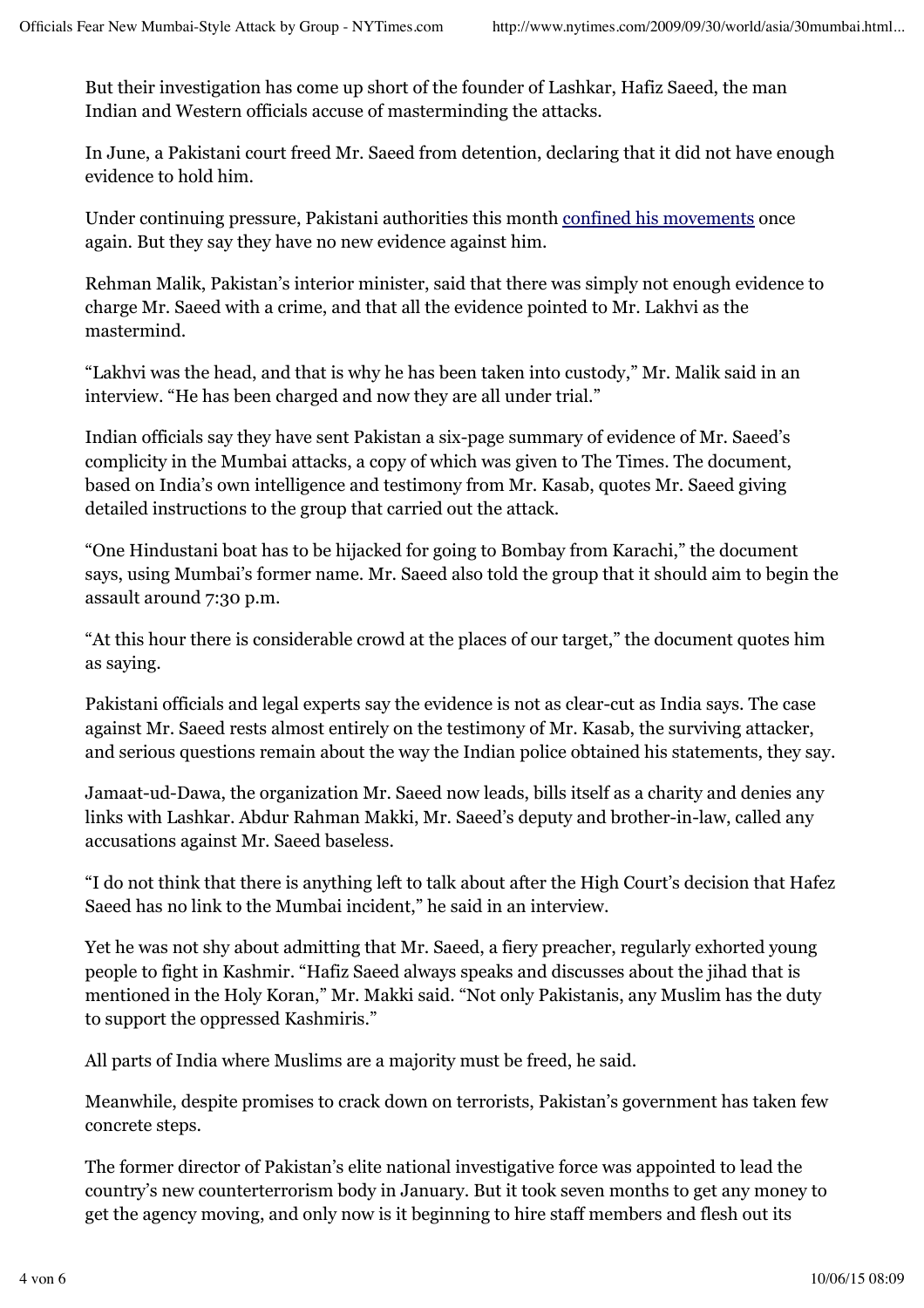mission, law enforcement officials said.

Cracking down on Lashkar and other groups linked to the Kashmir struggle, and who do not explicitly seek to overthrow Pakistan's government, was not urgent, they said.

"I have many other things that are higher priority now," said one senior police official in Punjab, the province where DNA tests pinpointed the families of the Mumbai attackers, according to the dossier. "Why would a case in Mumbai be so important when Pakistan is the front line of the war on terror?"

Links to Intelligence Agencies

For Pakistani authorities, the political problems posed by arresting Mr. Saeed, or undertaking a broader crackdown on Lashkar, may outstrip the legal ones.

The organization and its cause — to "free" Kashmir — remain close to the hearts of the Pakistani public as well as the military and intelligence establishment.

Since the Mumbai attacks, "our funds increased and more people wanted to join us," a senior Lashkar operative in Karachi said in an interview. A midlevel ISI officer told The Times this year that Lashkar's membership extended to 150,000 people.

Despite official denials, Pakistan's spy agency, the ISI, maintains links to Lashkar, though the current level of support remains murky, according to the senior American intelligence official interviewed by The Times, as well as Pakistani analysts, retired military officials and former Lashkar members.

"Hafiz Saeed is the army's man," said Najam Sethi, an analyst and newspaper editor in Lahore, Pakistan. He and other analysts said the ISI was in no hurry to discard a group it helped create for a covert war against India.

"They have not abandoned it altogether," said Hasan Askari Rizvi, a military analyst in Lahore. "It is not a total reversal; it is a realization that this is not advisable at this time."

Senior ISI officials disputed the view. While acknowledging that the ISI had worked closely with Lashkar-e-Taiba in the past, they said things were different now.

"Prior to 9/11, we had a very strong contact with L.E.T., even on the leadership level," one senior Pakistani intelligence official said in an interview. "But after 9/11, we broke our contacts with not only L.E.T. but also the Taliban."

"Today we think that it would have been better if we had not cut our ties with them the way we did," the official added, "so that we could control them more."

A senior Lashkar militant said the group was divided — with the operational wing, led by Mr. Lakhvi, chafing for more attacks on India, and the spiritual wing, led by Mr. Saeed, advocating a more cautious approach.

The senior Pakistani intelligence official said that some within Lashkar might aspire to a more ambitious agenda, and suggested that parts of the group might have acted on their own.

"Lashkar went rogue," the Pakistani intelligence official said. "Perhaps L.E.T. or dissident